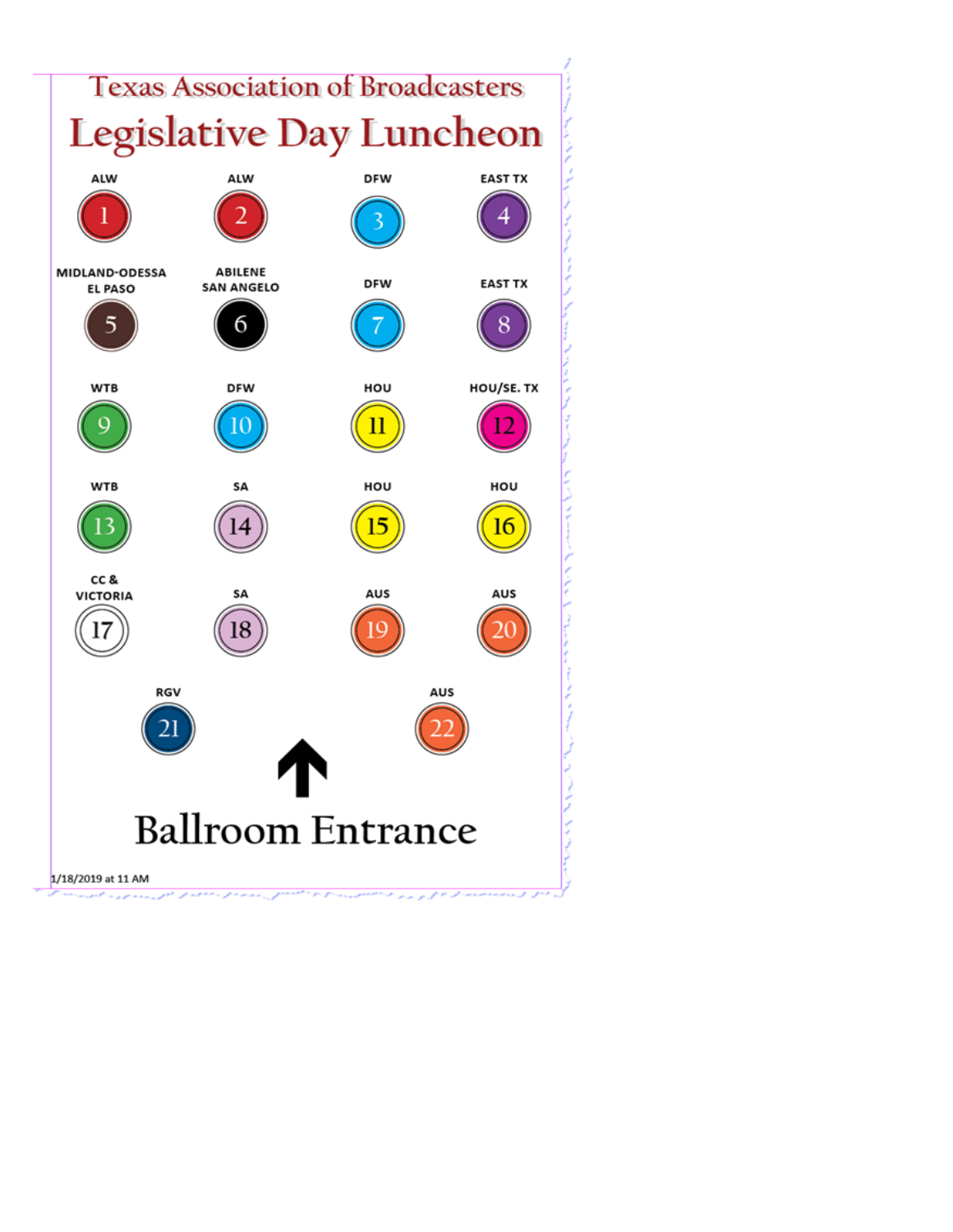### **TAB Area: A - Austin**

| <b>Mason Reid</b>          | Rep. James Talarico's Office | Round Rock        | Aide-Rep.             | Table # 19 |
|----------------------------|------------------------------|-------------------|-----------------------|------------|
| <b>Kate Alexander</b>      | Sen. Kirk Watson's Office    | Austin            | Aide-Sen.             | Table # 22 |
| <b>Stacy Allen</b>         | Jackson Walker LLP           | Austin            | Individual            | Table # 20 |
| <b>Laura Prather</b>       | Haynes and Boone, LLP        |                   | Individual            | Table #7   |
| Rep. John Bucy             | D - Austin (hd136)           | Austin            | <b>Representative</b> | Table # 20 |
| Rep. Vikki Goodwin         | D - Austin (hd47)            | Austin            | <b>Representative</b> | Table # 20 |
| Rep. Gina Hinojosa         | D - Austin (hd49)            | Austin            | <b>Representative</b> | Table # 19 |
| Rep. Donna Howard          | D - Austin (hd48)            | Austin            | <b>Representative</b> | Table # 19 |
| Rep. Celia Israel          | D - Austin (hd50)            | Austin            | <b>Representative</b> | Table # 22 |
| <b>Rep. James Talarico</b> | D - Round Rock (hd52)        | <b>Round Rock</b> | Representative        | Table # 22 |
| Rep. Erin Zwiener          | D - Driftwood (hd45)         | Driftwood         | Representative        | Table # 20 |
| Sen. Dawn Buckingham, MD   | R - Lakeway (sd24)           | Lakeway           | <b>Senator</b>        | Table # 22 |
| Sen. Kirk Watson           | D - Austin (sd14)            | Austin            | <b>Senator</b>        | Table # 19 |
| <b>Rob Cartwright</b>      | KEYE-TV                      | Austin            | <b>TV Station</b>     | Table # 20 |
| <b>Chad Cross</b>          | <b>KXAN</b>                  | Austin            | <b>TV Station</b>     | Table # 22 |
| <b>Joe Ellis</b>           | <b>KVUE</b>                  | Austin            | <b>TV Station</b>     | Table # 19 |
| <b>Christine Escobar</b>   | KAKW / KTFO / KLJA / KLQB    | Austin            | <b>TV Station</b>     | Table # 19 |
| <b>Emafely Garcia</b>      | KAKW / KTFO / KLJA / KLQB    | Austin            | <b>TV Station</b>     | Table # 20 |
| <b>Colleen Hartman</b>     | <b>KVUE</b>                  | Austin            | <b>TV Station</b>     | Table # 22 |
| <b>Josh Hinkle</b>         | KXAN / KNVA / KBVO           | Austin            | <b>TV Station</b>     | Table # 19 |
| <b>Eric Lassberg</b>       | KXAN / KNVA / KBVO           | Austin            | <b>TV Station</b>     | Table # 19 |
| <b>Steffi Lee</b>          | Nexstar Media Group          | Austin            | <b>TV Station</b>     | Table # 20 |
| <b>Michael Lewis</b>       | <b>KTBC FOX 7</b>            | Austin            | <b>TV Station</b>     | Table # 20 |
| <b>Ismael Martinez</b>     | KAKW / KTFO / KLIA / KLQB    | Austin            | <b>TV Station</b>     | Table # 22 |
| <b>Phil Prazan</b>         | KXAN / KNVA / KBVO           | Austin            | <b>TV Station</b>     | Table # 19 |
| <b>Wes Rapaport</b>        | Nexstar Media Group          | Austin            | <b>TV Station</b>     | Table # 20 |
| <b>Tim Ryan</b>            | <b>KVUE Austin</b>           | Austin            | <b>TV Station</b>     | Table # 22 |
| <b>Kierstan Schwab</b>     | <b>Texas PBS</b>             | Austin            | <b>TV Station</b>     | Table # 19 |
| <b>John Thomas</b>         | KXAN / KNVA / KBVO           | Austin            | <b>TV Station</b>     | Table # 20 |
| <b>Pam Vaught</b>          | KTBC FOX 7                   | Austin            | <b>TV Station</b>     | Table # 22 |
| <b>Amy Villarreal</b>      | <b>KEYE-TV Austin</b>        | Austin            | <b>TV Station</b>     | Table # 22 |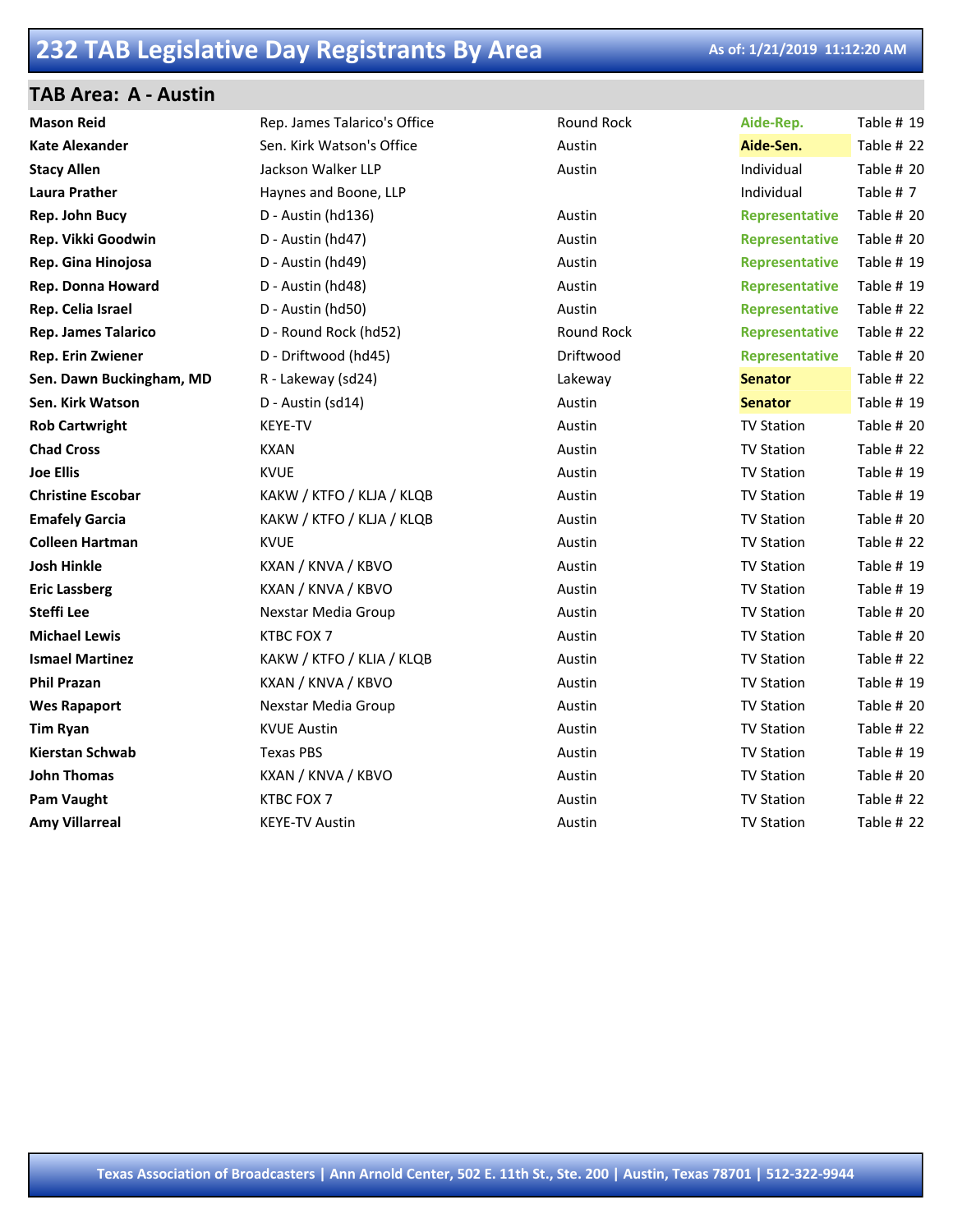### **TAB Area: ALW - Amarillo / Lubbock / Wichita Falls**

| <b>Matt Abel</b>         | Rep. John Frullo's Office             | Lubbock       | Aide-Rep.             | Table # 1 |
|--------------------------|---------------------------------------|---------------|-----------------------|-----------|
| <b>Alexa Parker</b>      | Rep. Four Price's Office              | Amarillo      | Aide-Rep.             | Table # 1 |
| <b>Jimmy Skipton</b>     | Rep. Drew Springer's Office           | Muenster      | Aide-Rep.             | Table # 2 |
| <b>Hal Talton</b>        | Rep. Four Price's Office              | Amarillo      | Aide-Rep.             | Table # 1 |
| Rep. John Frullo         | R - Lubbock (hd84)                    | Lubbock       | <b>Representative</b> | Table # 1 |
| <b>Rep. Four Price</b>   | R - Amarillo (hd87)                   | Amarillo      | <b>Representative</b> | Table # 2 |
| <b>Rep. John Smithee</b> | R - Amarillo (hd86)                   | Amarillo      | <b>Representative</b> | Table # 2 |
| Sen. Charles Perry       | R - Lubbock (sd28)                    | Lubbock       | <b>Senator</b>        | Table # 1 |
| <b>Adam Bradshaw</b>     | KFDX / KJTL / KJBO                    | Wichita Falls | <b>TV Station</b>     | Table # 2 |
| <b>Cindy Gilstrap</b>    | KLBK / KAMC Lubbock                   | Lubbock       | <b>TV Station</b>     | Table # 1 |
| <b>Richard Haddox</b>    | KAUZ Wichita Falls                    | Wichita Falls | <b>TV Station</b>     | Table # 2 |
| Dan Jackson              | <b>KCBD Lubbock</b>                   | Lubbock       | <b>TV Station</b>     | Table # 1 |
| <b>Brent McClure</b>     | KFDA-TV / KEYU-TV / KZBZ-LP / KEYU-FM | Amarillo      | <b>TV Station</b>     | Table # 2 |
| <b>Russ Poteet</b>       | KLBK / KAMC                           | Lubbock       | <b>TV Station</b>     | Table # 1 |
| <b>Wayne Reed</b>        | KFDX / KJTL / KJBO Wichita Falls      | Wichita Falls | <b>TV Station</b>     | Table # 2 |
| Amy Sullivan             | KVII                                  | Amarillo      | <b>TV Station</b>     | Table # 1 |
|                          |                                       |               |                       |           |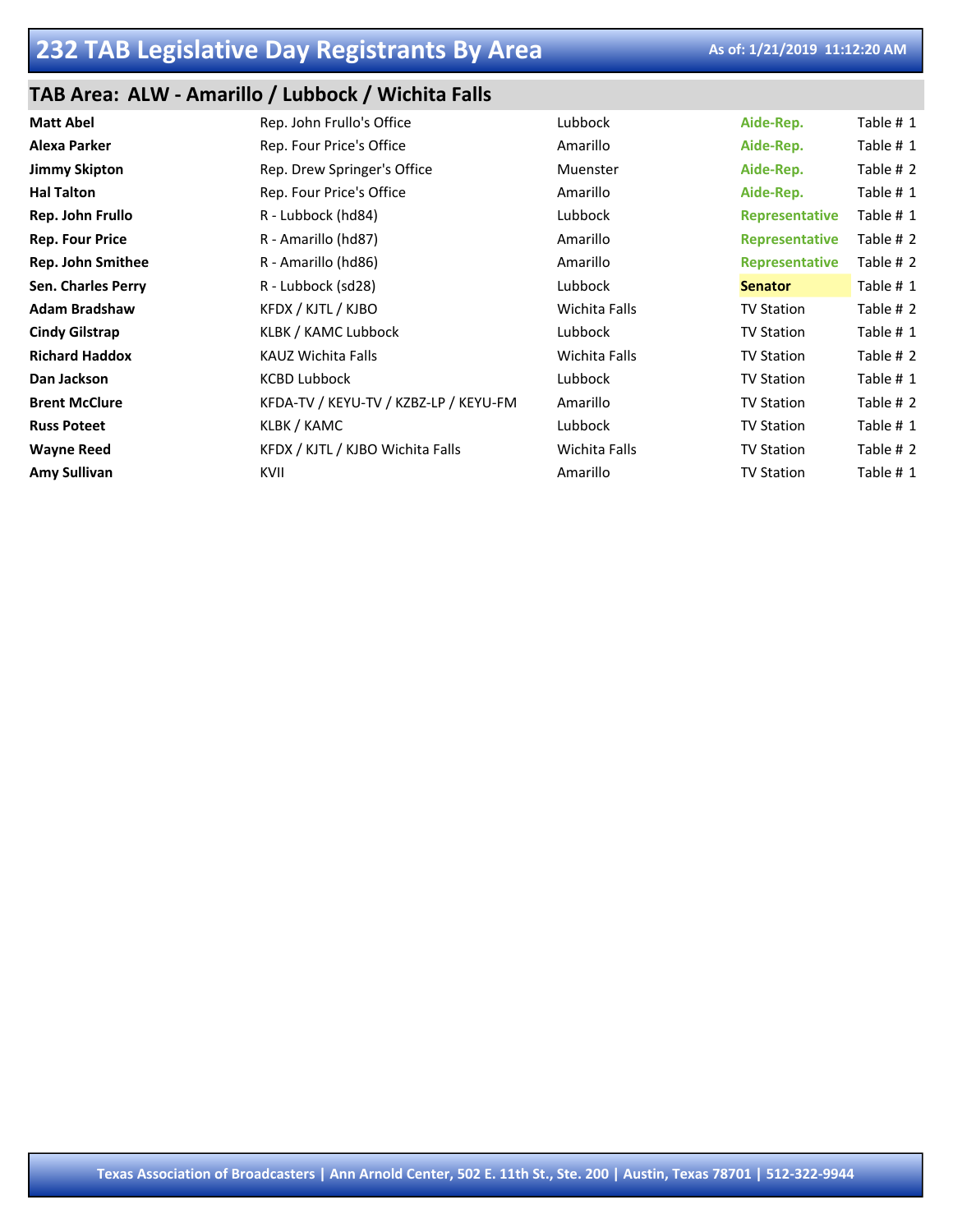### **TAB Area: ASAG - Abilene / San Angelo**

| Jacquelyn Hill          | Rep. Drew Darby's Office           | San Angelo | Aide-Rep.         | Table # 1 |
|-------------------------|------------------------------------|------------|-------------------|-----------|
| <b>Kay Slavens</b>      | KATX-FM, KWBY-FM. KLXK-FM, KROO-AM | Eastland   | Radio Station     | Table # 6 |
| <b>Terry Slavens</b>    | KATX-FM, KWBY-FM. KLXK-FM,         | Eastland   | Radio Station     | Table # 6 |
| <b>Rep. Drew Darby</b>  | R - San Angelo (hd72)              | San Angelo | Representative    | Table # 6 |
| Rep. Mike Lang          | R - Granbury (hd60)                | Granbury   | Representative    | Table # 6 |
| Danny Aguilar           | <b>FOX West Texas - Abilene</b>    | Abilene    | <b>TV Station</b> | Table # 6 |
| Cody Broadway           | <b>FOX West Texas - Abilene</b>    | Abilene    | <b>TV Station</b> | Table # 6 |
| Jamie Burch             | <b>KTXS</b>                        | Abilene    | <b>TV Station</b> | Table # 6 |
| David Caldwell          | <b>KTXS-TV</b>                     | Abilene    | <b>TV Station</b> | Table # 6 |
| <b>Albert Gutierrez</b> | KTAB / KRBC                        | Abilene    | <b>TV Station</b> | Table # 6 |
| <b>Travis Ruiz</b>      | KTAB / KRBC                        | Abilene    | <b>TV Station</b> | Table # 6 |
| <b>David Wagner</b>     | KLST / KSAN                        | San Angelo | <b>TV Station</b> | Table # 6 |
|                         |                                    |            |                   |           |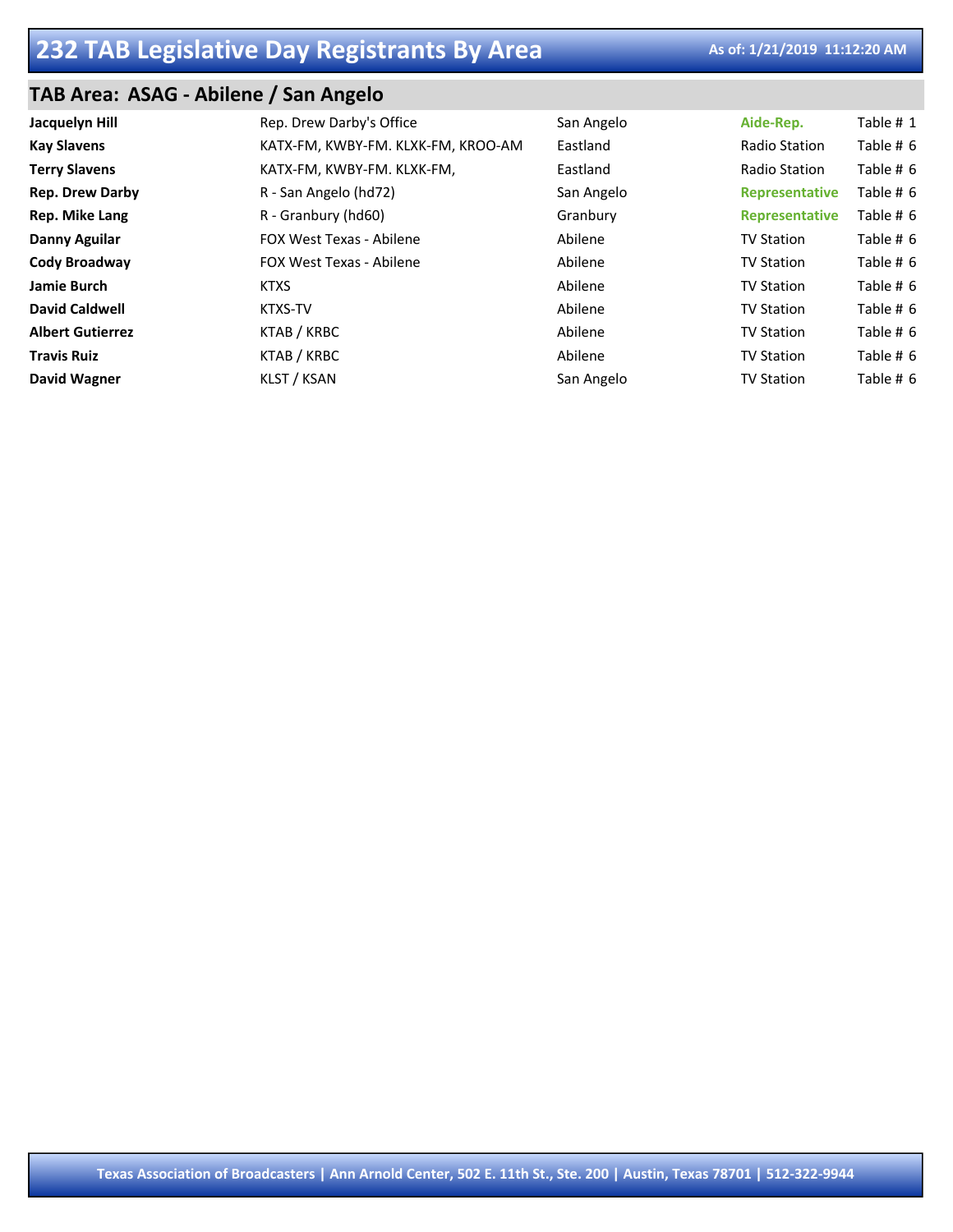### **TAB Area: CC-V - Corpus Christi / Victoria**

| Jamie Klein                 | Rep. Abel Herrero's Office              | Robstown        | Aide-Rep.         | <b>Table # 17</b> |
|-----------------------------|-----------------------------------------|-----------------|-------------------|-------------------|
| <b>Ronnie Glover</b>        | KIXS / KLUB / KQVT / KTXN Victoria      | Victoria        | Radio Station     | Table # 17        |
| Rep. Abel Herrero           | D - Robstown (hd34)                     | Robstown        | Representative    | Table # 17        |
| <b>Rep. Todd Hunter</b>     | R - Corpus Christi (hd32)               | Corpus Christi  | Representative    | Table # 17        |
| <b>Rep. Geanie Morrison</b> | R - Victoria (hd30)                     | Victoria        | Representative    | <b>Table # 17</b> |
| <b>Paul Bergen</b>          | KIII-TV                                 | Corpus Chrisiti | <b>TV Station</b> | Table # 17        |
| Dan Corken                  | <b>KSCC Corpus Christi</b>              | Corpus Christi  | <b>TV Station</b> | <b>Table # 17</b> |
| <b>Bruce Cummings</b>       | KIII-TV                                 | Corpus Christi  | <b>TV Station</b> | Table # 17        |
| <b>Greg McAlister</b>       | <b>KRIS TV</b>                          | Corpus Christi  | <b>TV Station</b> | <b>Table # 17</b> |
| <b>Jeff Pryor</b>           | KAVU / KUNU / KVTX / KMOL / KXTS / KVCT | Victoria        | <b>TV Station</b> | <b>Table # 17</b> |
|                             |                                         |                 |                   |                   |

**Texas Association of Broadcasters | Ann Arnold Center, 502 E. 11th St., Ste. 200 | Austin, Texas 78701 | 512-322-9944**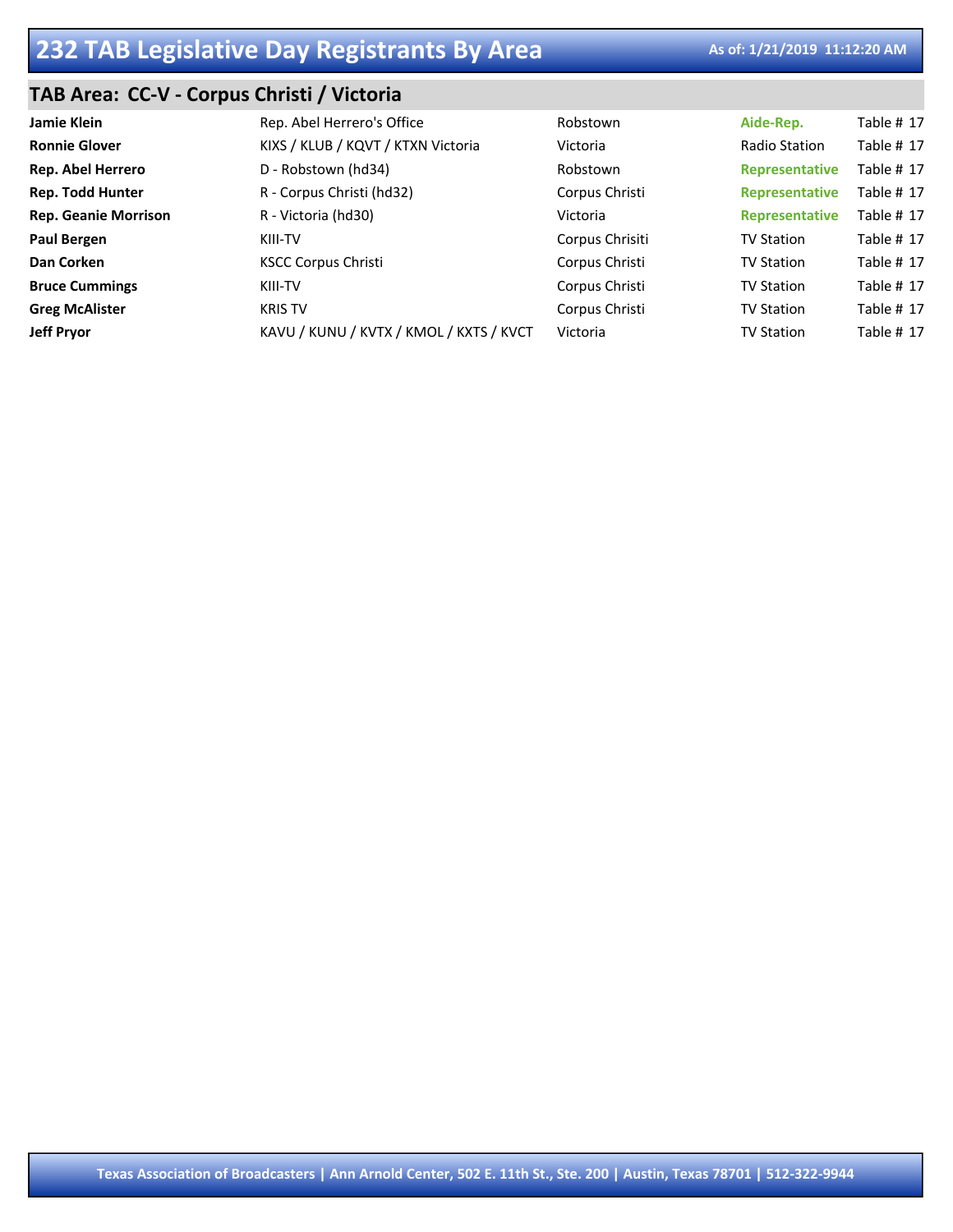### **TAB Area: DFW - Dallas / Fort Worth**

| <b>Adam Goodrum</b>          | Rep. Jessica Gonzalez's Office   | Dallas               | Aide-Rep.             | Table # 3    |
|------------------------------|----------------------------------|----------------------|-----------------------|--------------|
| <b>Kelvin Bass</b>           | Sen. Royce West's Office         | Dallas               | Aide-Sen.             | Table # 10   |
| <b>Brian Purdy</b>           | KRLD / KVIL / KMVK / KLUV / KJKK | Dallas               | Radio Station         | Table # 3    |
| <b>Rep. Michelle Beckley</b> | D - Carrollton (hd65)            | Carrollton           | <b>Representative</b> | Table # 3    |
| Rep. Giovanni Capriglione    | R - Keller (hd98)                | Keller               | <b>Representative</b> | Table # 10   |
| <b>Rep. Nicole Collier</b>   | D - Fort Worth (hd95)            | Fort Worth           | <b>Representative</b> | Table #7     |
| Rep. Jessica Gonzalez        | D - Dallas (hd104)               | Dallas               | <b>Representative</b> | Table #7     |
| Rep. Julie Johnson           | D - Carrollton (hd115)           | Carrollton           | <b>Representative</b> | Table #7     |
| Rep. Terry Meza              | D - Grand Prairie (hd105)        | <b>Grand Prairie</b> | <b>Representative</b> | Table # 10   |
| <b>Rep. Victoria Neave</b>   | D - Dallas (hd107)               | Dallas               | <b>Representative</b> | Table # 3    |
| <b>Rep. Jared Patterson</b>  | R - Frisco (hd106)               | Frisco               | <b>Representative</b> | Table #7     |
| Rep. Ana-Maria Ramos         | D - Richardson (hd102)           | Richardson           | <b>Representative</b> | Table $# 10$ |
| <b>Rep. Toni Rose</b>        | D - Dallas (hd110)               | <b>Dallas</b>        | <b>Representative</b> | Table # 3    |
| <b>Rep. Matt Shaheen</b>     | R - Plano (hd66)                 | Plano                | <b>Representative</b> | Table #7     |
| Rep. Lynn Stucky             | R - Denton (hd64)                | Denton               | <b>Representative</b> | Table #7     |
| Rep. John Wray               | R - Waxahachie (hd10)            | Waxahachie           | <b>Representative</b> | Table # 10   |
| Sen. Beverly Powell          | D - Fort Worth (sd10)            | Fort Worth           | <b>Senator</b>        | Table # 10   |
| Sen. Royce West              | D - Dallas (sd23)                | Dallas               | <b>Senator</b>        | Table $# 10$ |
| <b>Raquel Amparo</b>         | <b>KUVN</b>                      | Dallas               | <b>TV Station</b>     | Table # 3    |
| <b>Christopher Berg</b>      | Nexstar Broadcasting, Inc.       | Irving               | <b>TV Station</b>     | Table # 3    |
| <b>Felicitas Cadena</b>      | <b>KUVN</b>                      | <b>Dallas</b>        | <b>TV Station</b>     | Table $# 10$ |
| <b>Tom Ehlmann</b>           | <b>KXAS Dallas - Fort Worth</b>  | Fort Worth           | <b>TV Station</b>     | Table # 10   |
| <b>Sara Fulmer</b>           | <b>KDAF Dallas - Fort Worth</b>  | Dallas               | <b>TV Station</b>     | Table #7     |
| <b>Mark Masepohl</b>         | Univision                        | Dallas               | <b>TV Station</b>     | Table # 10   |
| <b>Andrea Parquet-Taylor</b> | KTVT / KTXA-TV                   | Dallas               | <b>TV Station</b>     | Table #7     |
| <b>Julie Pruett</b>          | Nexstar Broadcasting, Inc.       | Irving               | <b>TV Station</b>     | Table # 3    |
| <b>Brad Ramsey</b>           | <b>WFAA-TV</b>                   | Dallas               | <b>TV Station</b>     | Table # 10   |
| <b>Gary Schneider</b>        | KTVT / KXVA-TV                   | Dallas               | <b>TV Station</b>     | Table #7     |
|                              |                                  |                      |                       |              |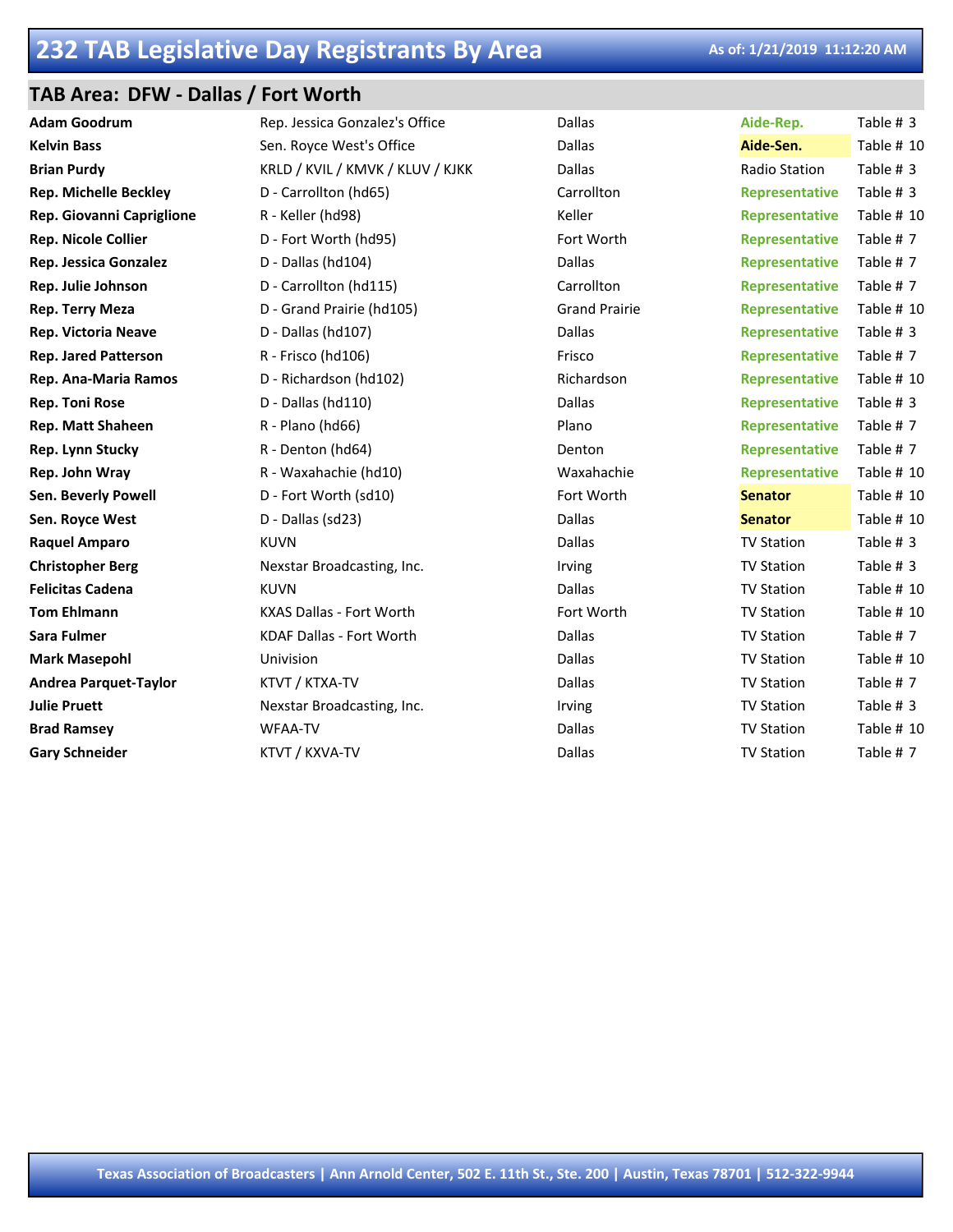### **TAB Area: EP - El Paso**

| Sushma Smith              | Sen. Jose Rodriguez's Office | El Paso | Aide-Sen.             | Table # 5 |
|---------------------------|------------------------------|---------|-----------------------|-----------|
| <b>Rep. Mary Gonzalez</b> | $D$ - Clint (hd75)           | Clint   | Representative        | Table # 5 |
| Rep. Joe Moody            | D - El Paso (hd78)           | El Paso | <b>Representative</b> | Table # 5 |
| Rep. Lina Ortega          | D - El Paso (hd77)           | El Paso | <b>Representative</b> | Table # 5 |
| Sen. Jose Rodriguez       | D - El Paso (sd29)           | El Paso | <b>Senator</b>        | Table # 5 |
| <b>David Candelaria</b>   | KTSM-TV El Paso              | El Paso | <b>TV Station</b>     | Table # 5 |
| <b>Matt Kaplowitz</b>     | KFOX / KDBC El Paso          | El Paso | <b>TV Station</b>     | Table # 5 |
| <b>Kevin Lovell</b>       | KVIA El Paso                 | El Paso | <b>TV Station</b>     | Table # 5 |
| Shauna Ziegler            | KFOX/KDBC                    | El Paso | <b>TV Station</b>     | Table # 5 |
|                           |                              |         |                       |           |

**Texas Association of Broadcasters | Ann Arnold Center, 502 E. 11th St., Ste. 200 | Austin, Texas 78701 | 512-322-9944**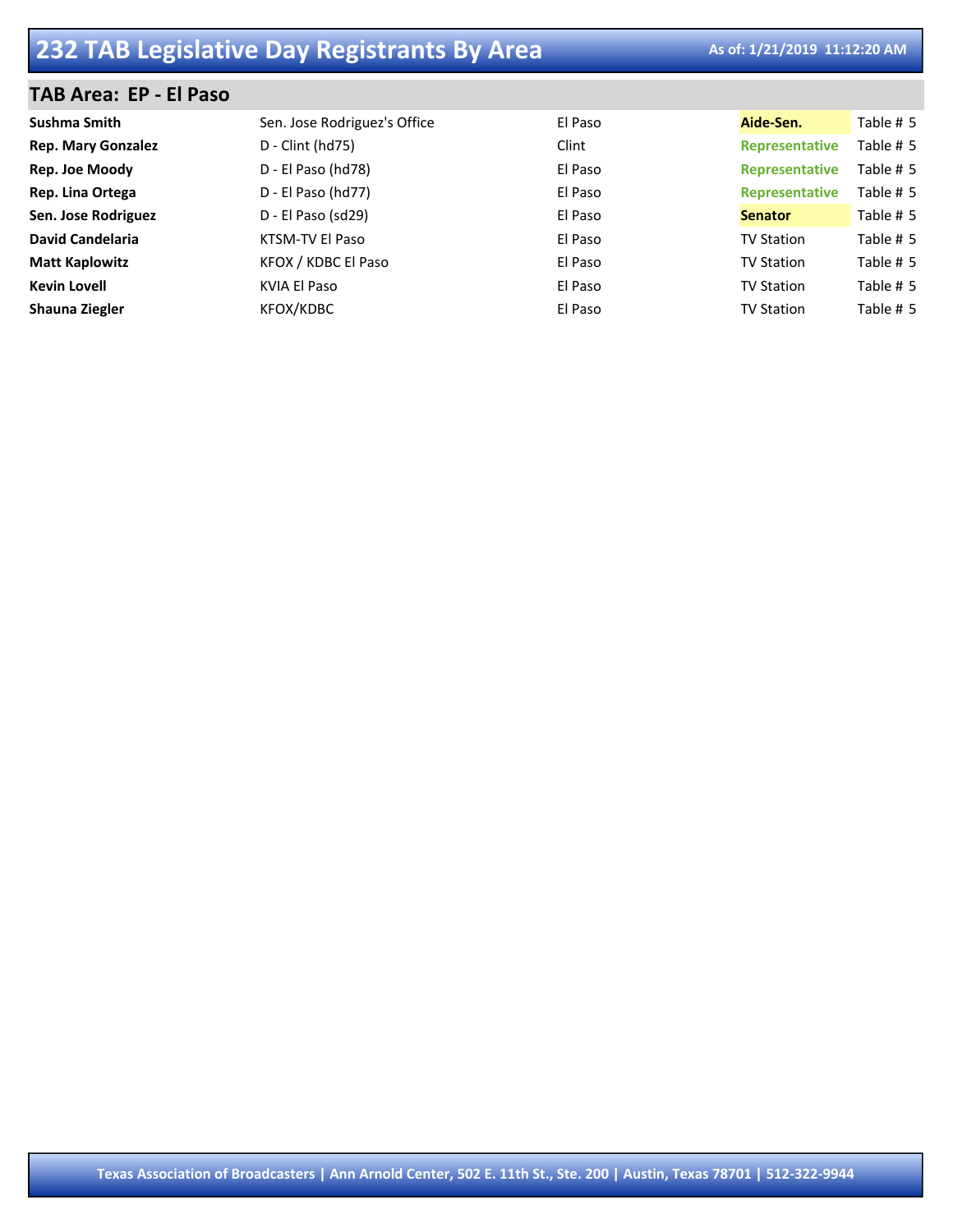### **TAB Area: ET - East Texas**

| <b>Sloan Byerly</b>        | Rep. Travis Clardy's Office | Nacogdoches    | Aide-Rep.             | Table # 12 |
|----------------------------|-----------------------------|----------------|-----------------------|------------|
| <b>Judy Clardy</b>         |                             | Nacogdoches    | Aide-Rep.             | Table #4   |
| <b>Daniel Mittnacht</b>    | Rep. Jay Dean's Office      | Longview       | Aide-Rep.             | Table # 8  |
| James Odom                 | Sen. Hughes' Office         | Mineola        | Aide-Sen.             | Table # 12 |
| <b>John Butler</b>         | Butler7media, LLC           | <b>Dallas</b>  | <b>Radio Station</b>  | Table # 8  |
| <b>Paul Gleiser</b>        | KTBB / KYZS / KRWR          | Tyler          | Radio Station         | Table # 4  |
| <b>Jerry Hanszen</b>       | KGAS-AM-FM                  | Carthage       | Radio Station         | Table #4   |
| <b>Rep. Trent Ashby</b>    | R - Lufkin (hd57)           | Lufkin         | <b>Representative</b> | Table #4   |
| <b>Rep. Travis Clardy</b>  | R - Nacogdoches (hd11)      | Nacogdoches    | Representative        | Table #4   |
| Rep. Jay Dean              | R - Longview (hd7)          | Longview       | <b>Representative</b> | Table # 8  |
| Rep. Dan Flynn             | $R - Van (hd2)$             | Van            | <b>Representative</b> | Table # 8  |
| <b>Rep. Cody Harris</b>    | R - Palestine (hd8)         | Palestine      | Representative        | Table #4   |
| Rep. Cole Hefner           | R - Mount Pleasant (hd5)    | Mount Pleasant | <b>Representative</b> | Table # 8  |
| <b>Rep. Chris Paddie</b>   | R - Marshall (hd9)          | Marshall       | <b>Representative</b> | Table # 8  |
| <b>Rep. Matt Schaefer</b>  | R - Tyler (hd6)             | Tyler          | <b>Representative</b> | Table #4   |
| <b>Rep. Gary VanDeaver</b> | R - New Boston (hd1)        | New Boston     | <b>Representative</b> | Table # 8  |
| Sen. Bryan Hughes          | R - Mineola (sd1)           | Mineola        | <b>Senator</b>        | Table # 8  |
| Zoltan Csanyi-Salcedo      | <b>KYTX</b>                 | Tyler          | <b>TV Station</b>     | Table # 8  |
| <b>Ward Huey</b>           | KETK-TV / KFXK-TV / KTPN-TV | Tyler          | <b>TV Station</b>     | Table # 8  |
| <b>Mark McKay</b>          | <b>KTAL-TV Texarkana</b>    | Shreveport     | <b>TV Station</b>     | Table #4   |
| <b>Pat Stacey</b>          | KLTV - TV / KTRE - TV       | Tyler          | <b>TV Station</b>     | Table #4   |
| <b>Joe Terrell</b>         | <b>KLTV</b>                 | Tyler          | <b>TV Station</b>     | Table # 8  |
| Donna Wilson               | KYTX Tyler - Longview       | Tyler          | <b>TV Station</b>     | Table #4   |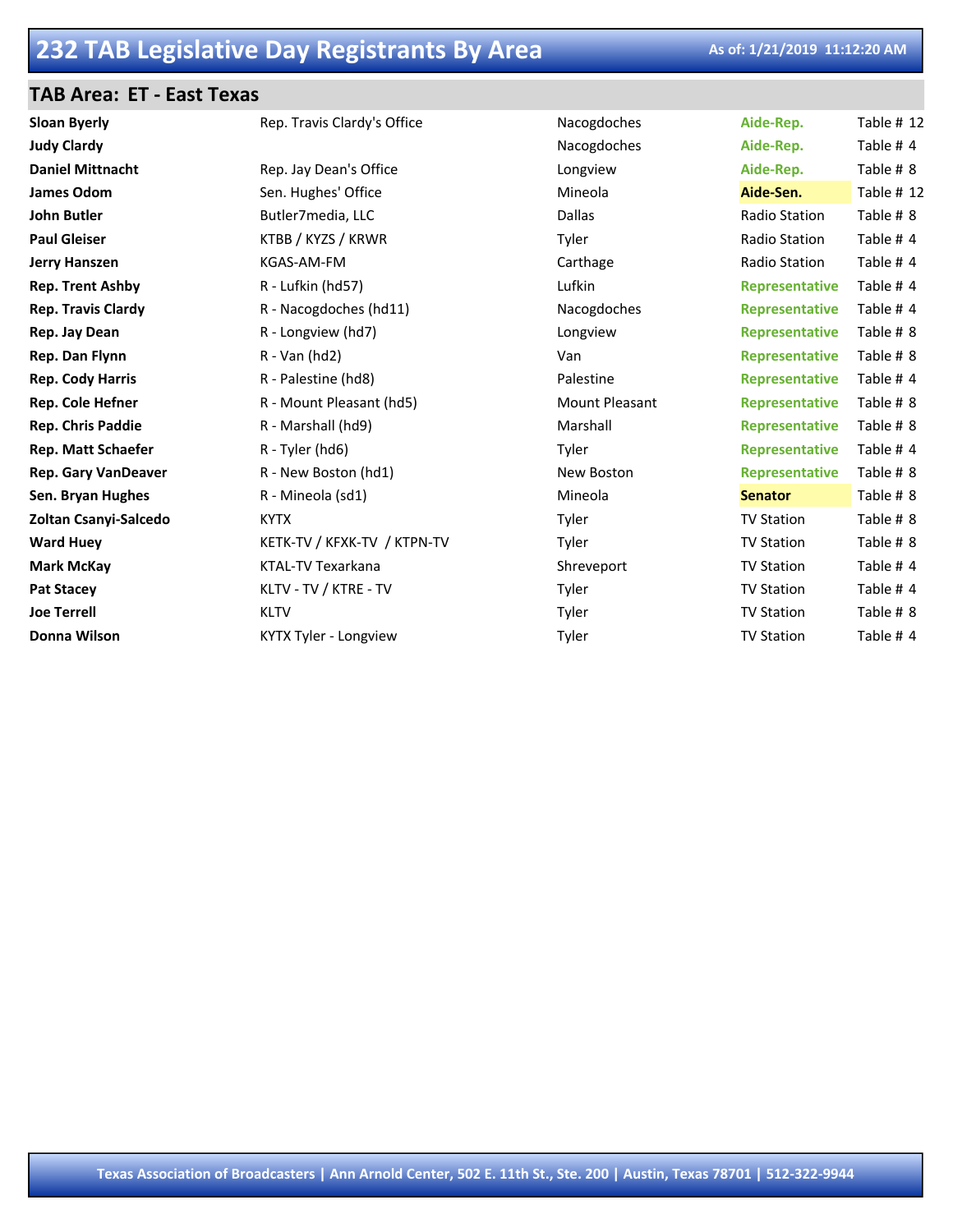### **TAB Area: H - Houston**

| Angela Beam                 | Rep. Shawn Thierry's Office       | Houston      | Aide-Rep.             | Table # 11 |
|-----------------------------|-----------------------------------|--------------|-----------------------|------------|
| <b>Odus Evbagharu</b>       | Rep. Jon Rosenthal's Office       | Houston      | Aide-Rep.             | Table # 11 |
| <b>Ryan Perales</b>         | Rep. Mary Ann Perez's Office      | Pasadena     | Aide-Rep.             | Table # 11 |
| <b>Emily Dove</b>           | Sen. Larry Taylor's Office        | Friendswood  | Aide-Sen.             | Table # 15 |
| <b>Alexander Hammond</b>    | Sen. Carol Alvarado's Office      | Houston      | Aide-Sen.             | Table # 16 |
| <b>Charles Babcock</b>      | Jackson Walker LLP                | Houston      | Individual            | Table # 16 |
| Sarah Frazier               | Entercom                          | Houston      | Radio Station         | Table # 11 |
| <b>Mark Krieschen</b>       | KGLK / KHPT / KKBQ / KTHT Houston | Houston      | Radio Station         | Table # 15 |
| Pam McKay                   | KMJQ / KBXX / KROI Houston        | Houston      | Radio Station         | Table # 11 |
| Rod Windham                 | iHeartMedia                       | Houston      | Radio Station         | Table # 16 |
| Rep. Alma Allen             | D - Houston (hd131)               | Houston      | Representative        | Table # 11 |
| Rep. Briscoe Cain           | R - Baytown (hd128)               | Baytown      | <b>Representative</b> | Table # 12 |
| Rep. Gina Calanni           | D - Houston (hd132)               | Houston      | <b>Representative</b> | Table # 11 |
| Rep. Jarvis Johnson         | D - Houston (hd139)               | Houston      | <b>Representative</b> | Table # 15 |
| <b>Rep. Mayes Middleton</b> | R - Mont Belvieu (hd23)           | Mont Belvieu | Representative        | Table # 12 |
| <b>Rep. Rick Miller</b>     | R - Sugarland (hd26)              | Sugarland    | <b>Representative</b> | Table # 16 |
| Rep. Jim Murphy             | R - Houston (hd133)               | Houston      | <b>Representative</b> | Table # 16 |
| <b>Rep. Tom Oliverson</b>   | R - Cypress (hd130)               | Cypress      | <b>Representative</b> | Table # 16 |
| Rep. Mary Ann Perez         | D - Pasadena (hd144)              | Pasadena     | Representative        | Table # 15 |
| Rep. Jon Rosenthal          | D - Houston (hd135)               | Houston      | <b>Representative</b> | Table # 15 |
| <b>Rep. Shawn Thierry</b>   | D - Houston (hd146)               | Houston      | <b>Representative</b> | Table # 11 |
| Rep. Ed Thompson            | R - Pearland (hd29)               | Pearland     | <b>Representative</b> | Table # 15 |
| Rep. Armando Walle          | D - Houston (hd140)               | Houston      | Representative        | Table # 15 |
| Rep. Gene Wu                | D - Houston (hd137)               | Houston      | <b>Representative</b> | Table # 16 |
| Sen. Borris Miles           | D - Houston (sd13)                | Houston      | <b>Senator</b>        | Table # 15 |
| Joshua Adams                | Houston Public Media              | Houston      | <b>TV Station</b>     | Table # 16 |
| <b>Tony Canales</b>         | <b>KTMD Houston</b>               | Houston      | <b>TV Station</b>     | Table # 16 |
| Victoria Cordova            | KUHF / KUHT                       | Houston      | <b>TV Station</b>     | Table # 11 |
| <b>Henry Florsheim</b>      | <b>KTRK Houston</b>               | Houston      | <b>TV Station</b>     | Table # 11 |
| Dowen Johnson               | KVQT-LD / KAOB-LD                 | Montgomery   | <b>TV Station</b>     | Table # 15 |
| <b>David Loving</b>         | KXLN / KFTH Houston               | Houston      | <b>TV Station</b>     | Table # 15 |
| <b>Jerry Martin</b>         | <b>KPRC-TV Houston</b>            | Houston      | <b>TV Station</b>     | Table # 11 |
| <b>Harvey Saxer</b>         | <b>KIAH Houston</b>               | Houston      | <b>TV Station</b>     | Table # 11 |
| <b>Lisa Shumate</b>         | KUHF / KUHT Houston               | Houston      | <b>TV Station</b>     | Table # 16 |
| <b>David Strickland</b>     | <b>KPRC Television</b>            | Houston      | <b>TV Station</b>     | Table # 15 |
| <b>Jerry Vazquez</b>        | <b>KTMD-TV Telemundo</b>          | Houston      | <b>TV Station</b>     | Table # 15 |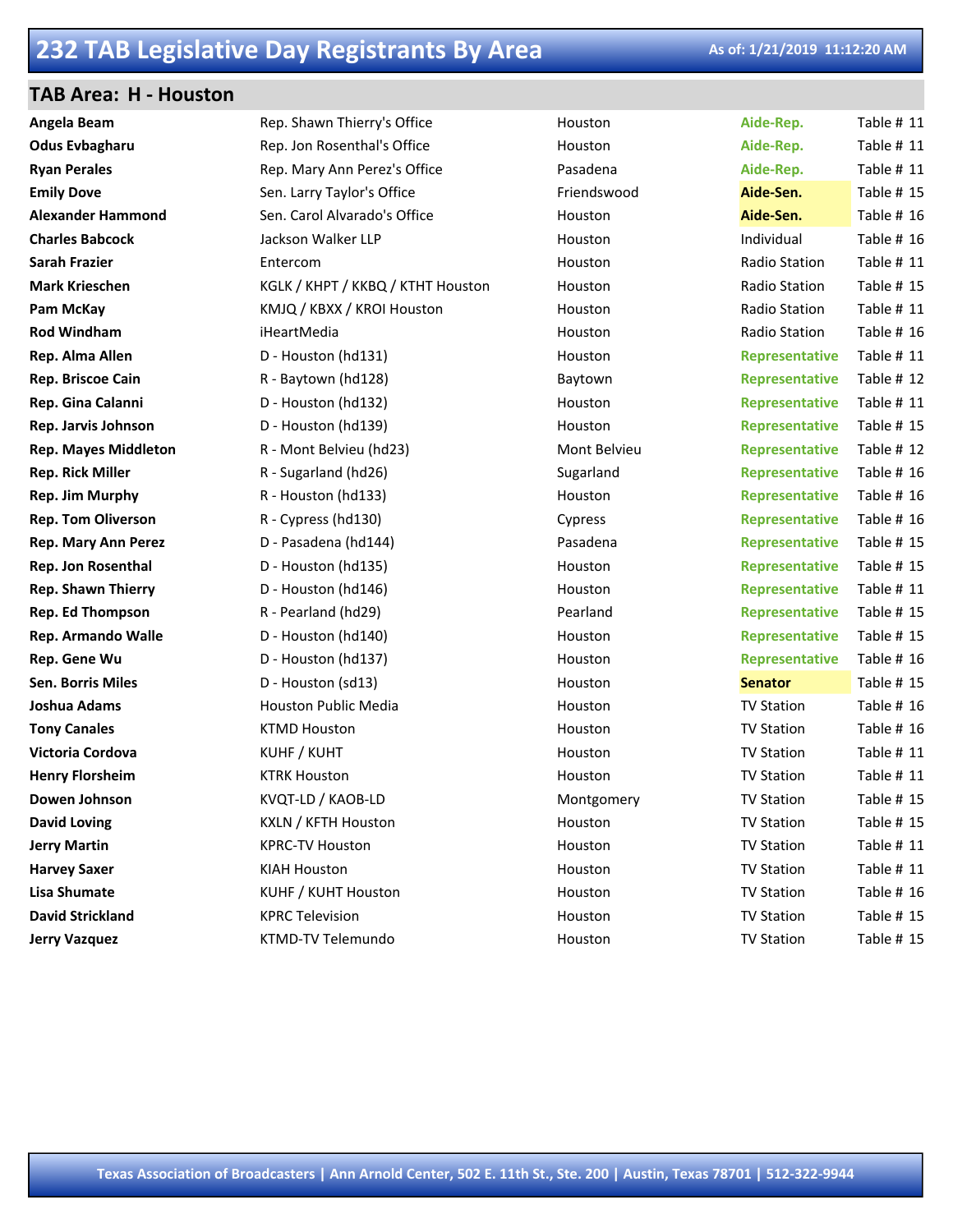## **TAB Area: MO - Midland / Odessa**

| <b>Rep. Brooks Landgraf</b> | R - Odessa (hd81)     | Odessa | <b>Representative</b> Table # 5 |           |
|-----------------------------|-----------------------|--------|---------------------------------|-----------|
| <b>Mike Lee</b>             | KMID Odessa - Midland | Odessa | <b>TV Station</b>               | Table # 5 |

**Texas Association of Broadcasters | Ann Arnold Center, 502 E. 11th St., Ste. 200 | Austin, Texas 78701 | 512-322-9944**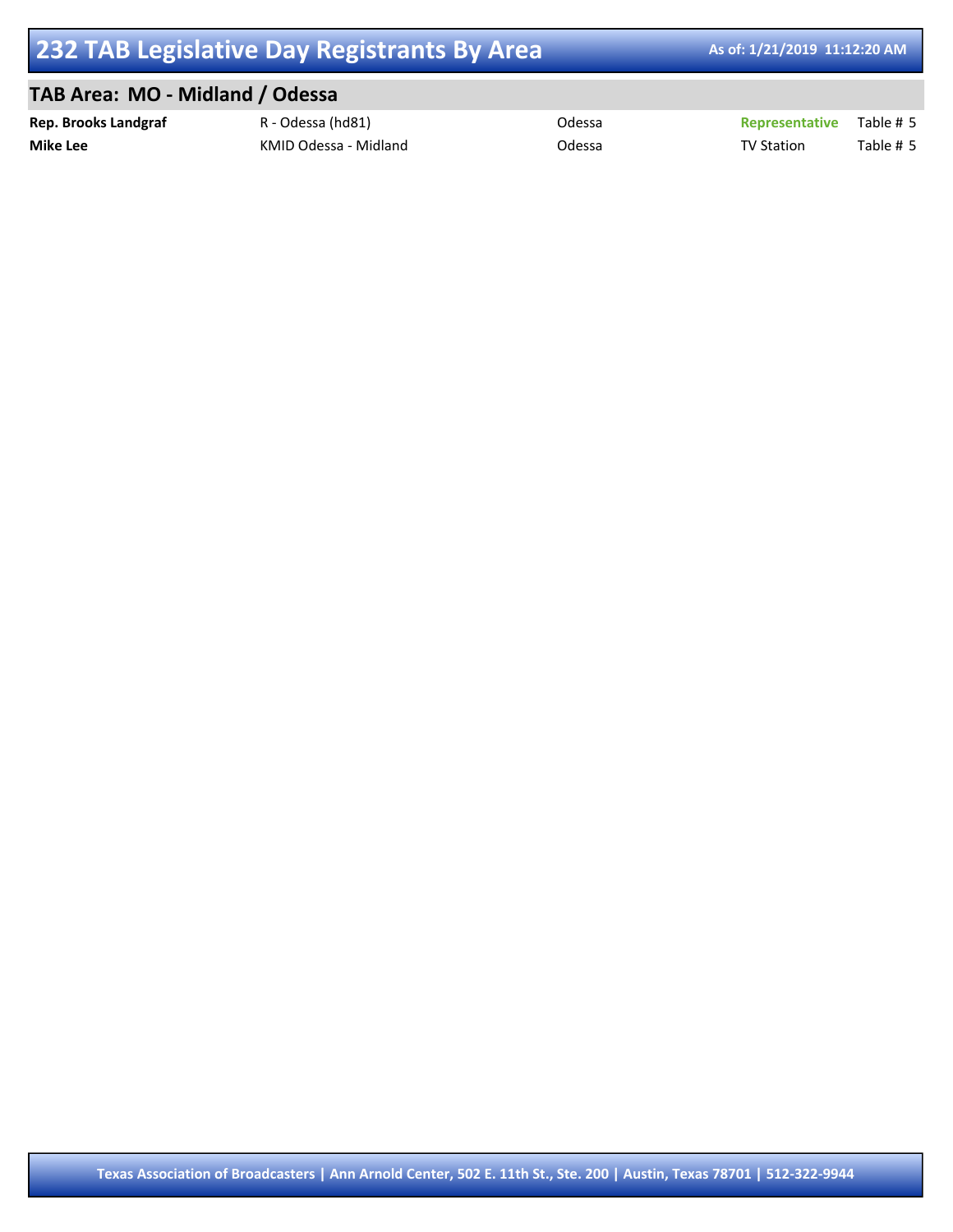## **TAB Area: RGV-L - Rio Grande Valley / Laredo**

| <b>Tony Flores</b>          | Rep. Oscar Longoria's Office          | Mission            | Aide-Rep.             | Table # 21 |
|-----------------------------|---------------------------------------|--------------------|-----------------------|------------|
| <b>Scott Jenkines</b>       | Rep. Mando Martinez's Office          | Weslaco            | Aide-Rep.             | Table # 21 |
| <b>Curtis Smith</b>         | Rep. Terry Canales' Office            | Edinburg           | Aide-Rep.             | Table # 21 |
| <b>Rep. Terry Canales</b>   | D - Edinburg (hd40)                   | Edinburg           | <b>Representative</b> | Table # 21 |
| <b>Rep. Alex Dominguez</b>  | D - Brownsville (hd37)                | <b>Brownsville</b> | <b>Representative</b> | Table # 21 |
| Rep. Bobby Guerra           | D - McAllen (hd41)                    | McAllen            | <b>Representative</b> | Table # 21 |
| Rep. Oscar Longoria         | D - Mission (hd35)                    | Mission            | <b>Representative</b> | Table # 21 |
| <b>Rep. Mando Martinez</b>  | D - Weslaco (hd39)                    | Weslaco            | <b>Representative</b> | Table # 21 |
| <b>Rep. Sergio Munoz</b>    | D - Palmview (hd36)                   | Palmview           | <b>Representative</b> | Table # 21 |
| <b>Rep. Richard Raymond</b> | D - Laredo (hd42)                     | Laredo             | <b>Representative</b> | Table # 21 |
| <b>James Breazeale</b>      | KGBT                                  | Harlingen          | <b>TV Station</b>     | Table # 21 |
| Linda Deicla                | <b>KGBT-TV Rio Grande Valley</b>      | Harlingen          | <b>TV Station</b>     | Table # 21 |
| Gerardo Garza               | Gray Television Group, Inc. / KGNS-TV | Laredo             | <b>TV Station</b>     | Table # 21 |
| John Kittleman              | <b>KRGV Rio Grande Valley</b>         | Weslaco            | <b>TV Station</b>     | Table # 21 |
| <b>Luis Villarreal</b>      | Gray Television Group, Inc. / KGNS-TV | Laredo             | <b>TV Station</b>     | Table # 21 |
|                             |                                       |                    |                       |            |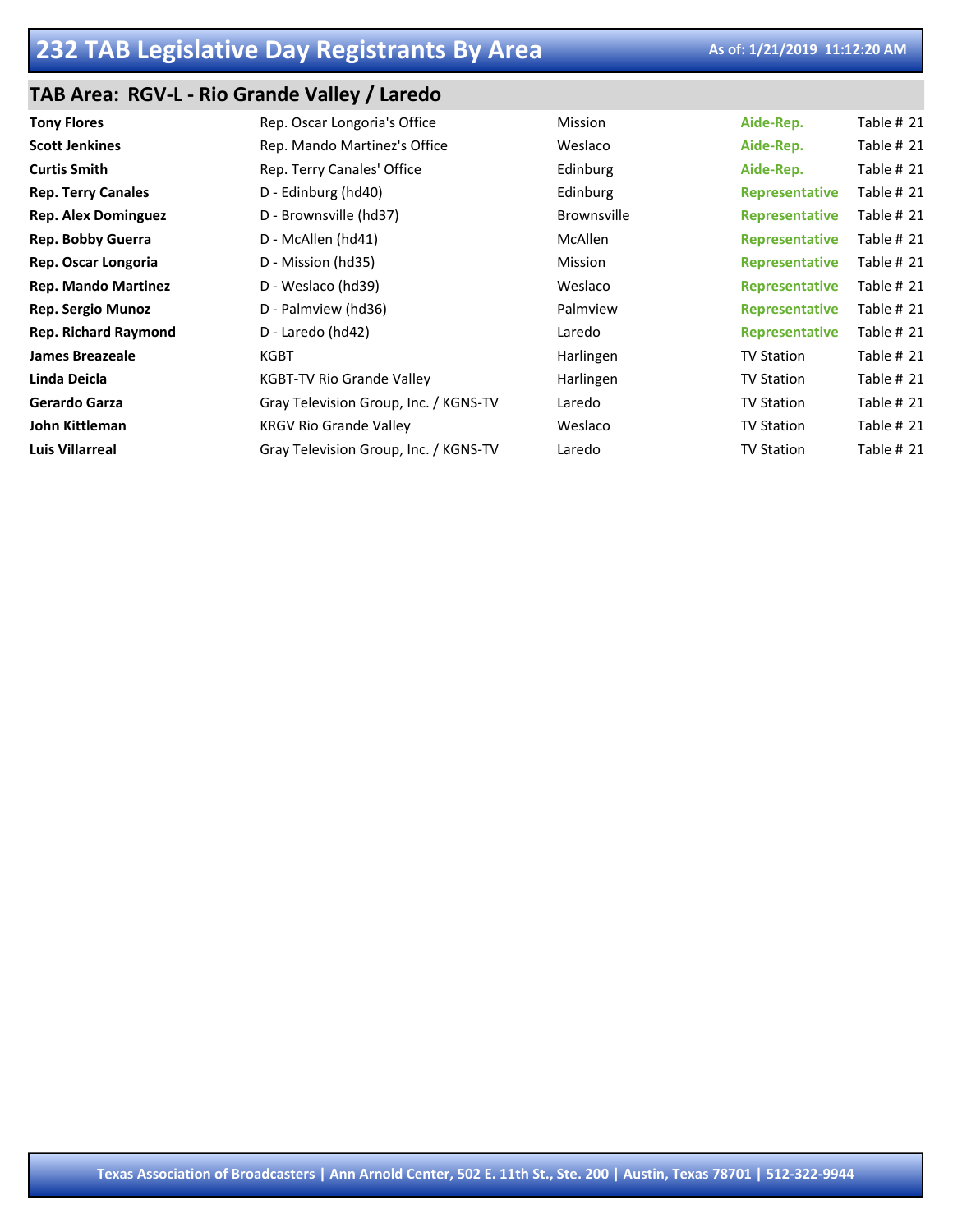### **TAB Area: SA - San Antonio**

| <b>JD Pedraza</b>                 | Rep. Barbara Gervin-Hawkins' Office       | San Antonio   | Aide-Rep.             | Table # 18 |
|-----------------------------------|-------------------------------------------|---------------|-----------------------|------------|
| <b>Ashley Thomas</b>              | Rep. Barbara Gervin-Hawkins' Office       | San Antonio   | Aide-Rep.             | Table # 18 |
| <b>Alice Claiborne</b>            | Sen. Donna Campbell's Office              | New Braunfels | Aide-Sen.             | Table # 14 |
| Jennifer Coffee                   | Sen. Pete Flores' Office                  | Pleasanton    | Aide-Sen.             | Table # 14 |
| <b>John Barger</b>                | San Antonio RadioWorks (KAHL)             | San Antonio   | Radio Station         | Table # 14 |
| <b>Matt Martin</b>                | KQXT / KAJA / KXXM / WOAI / KTKR / KRPT / | San Antonio   | Radio Station         | Table # 18 |
| <b>Chris Morris</b>               | KCOR / KROM / KXTN / KBBT / KMYO San      | San Antonio   | Radio Station         | Table # 18 |
| <b>Rep. Steve Allison</b>         | R - San Antonio (hd121)                   | San Antonio   | <b>Representative</b> | Table # 18 |
| <b>Rep. Roland Gutierrez</b>      | D - San Antonio (hd119)                   | San Antonio   | <b>Representative</b> | Table # 14 |
| <b>Rep. Tracy King</b>            | D - Uvalde (hd80)                         | Uvalde        | <b>Representative</b> | Table # 14 |
| <b>Rep. Trey Martinez Fischer</b> | D - San Antonio (hd116)                   | San Antonio   | <b>Representative</b> | Table # 18 |
| Jaie Avila                        | <b>WOAI-TV</b>                            | San Antonio   | <b>TV Station</b>     | Table # 18 |
| <b>Cristina Bazaldua</b>          | <b>KWEX</b>                               | San Antonio   | <b>TV Station</b>     | Table # 14 |
| <b>Chris Henao</b>                | KSAT 12-TV                                | San Antonio   | <b>TV Station</b>     | Table # 18 |
| <b>Mandi Johnston Mendoza</b>     | WOAI/KABB                                 | San Antonio   | <b>TV Station</b>     | Table # 18 |
| <b>James Keith</b>                | <b>KENS</b>                               | San Antonio   | <b>TV Station</b>     | Table # 14 |
| <b>Blaise Labbe</b>               | Sinclair Broadcast Group                  | San Antonio   | <b>TV Station</b>     | Table # 14 |
| <b>Keith McMahan</b>              | Sinclair Broadcast Group                  | San Antonio   | <b>TV Station</b>     | Table # 18 |
| Dean Radla                        | Sinclair Broadcast Group                  | San Antonio   | <b>TV Station</b>     | Table # 14 |
| <b>Moana Ramirez</b>              | <b>KWEX</b>                               | San Antonio   | <b>TV Station</b>     | Table # 18 |
| <b>John Seabers</b>               | Texas/Oklahoma                            | San Antonio   | <b>TV Station</b>     | Table # 14 |
|                                   |                                           |               |                       |            |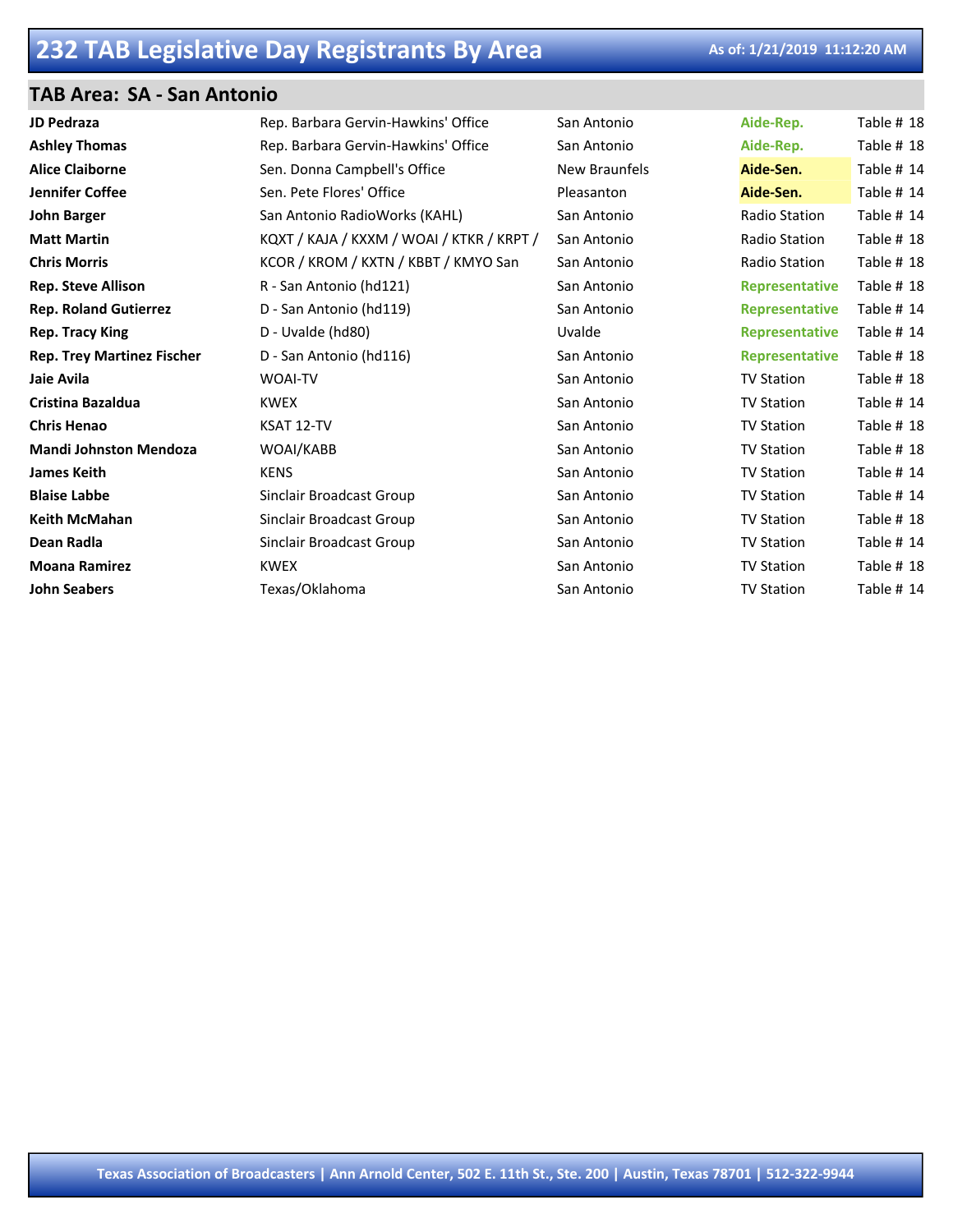## **TAB Area: SET - Southeast Texas**

| <b>Bill Buchanan</b>      | KSHN Liberty         | Liberty   | Radio Station     | Table $# 12$ |
|---------------------------|----------------------|-----------|-------------------|--------------|
| <b>Rep. Ernest Bailes</b> | R - Shepherd (hd18)  | Shepherd  | Representative    | Table $# 12$ |
| <b>Rep. James White</b>   | R - Hillister (hd19) | Hillister | Representative    | Table $# 12$ |
| Paula Hayward             | KFDM / KBTV          | Beaumont  | <b>TV Station</b> | Table $# 12$ |
| <b>Scott Lawrence</b>     | KFDM / KBTV          | Beaumont  | <b>TV Station</b> | Table $# 12$ |